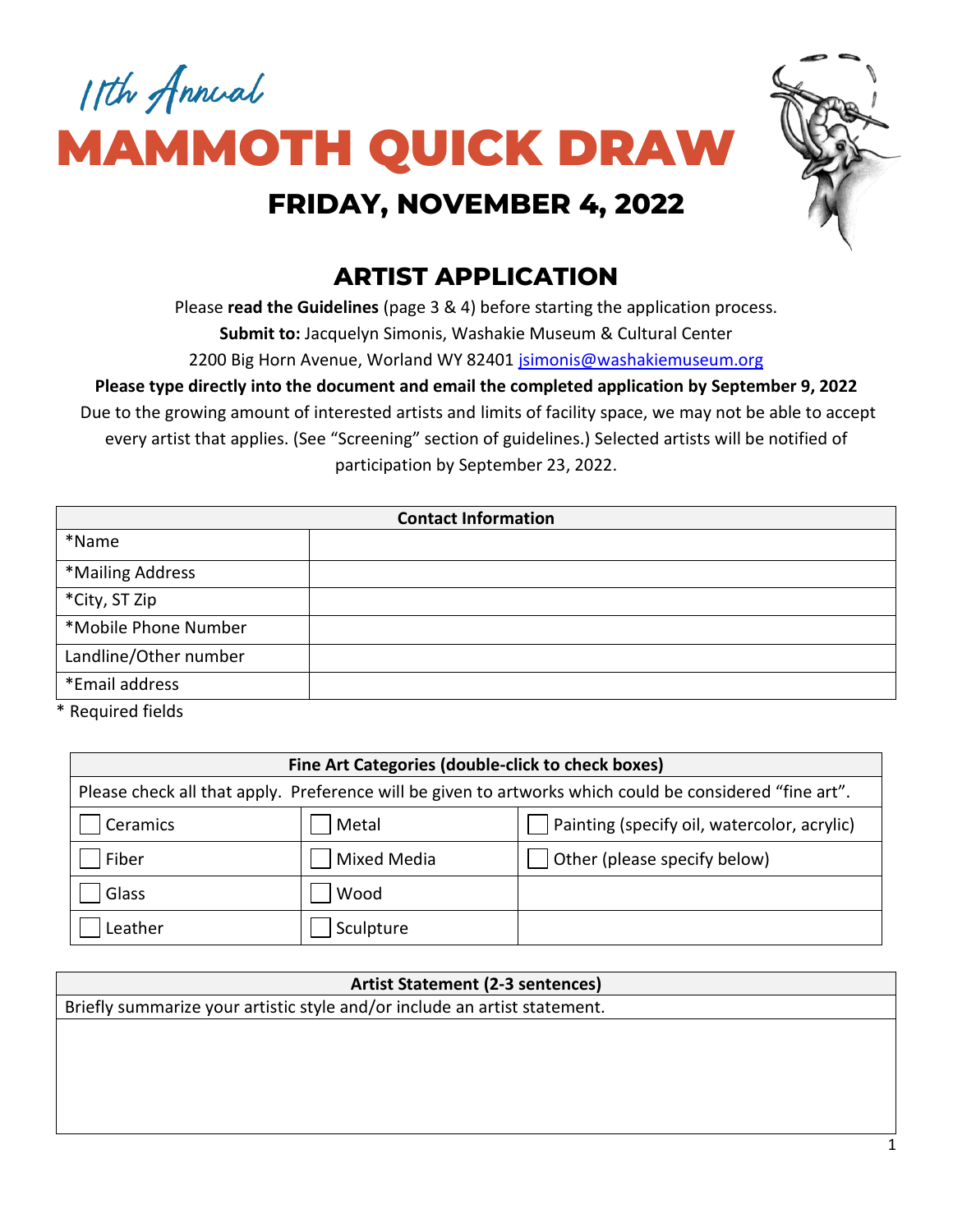#### **Artist Biography (100-300 words)**

Please include your artist bio to be used by the Sponsor in publicity and promotion for the exhibition and alongside your artworks. (Ex: What type of artwork, How long you've been a practicing artist, any arts education, other arts experience, why you create art)

#### **Quick Draw Artist Enclosures (minimum of 2) Please attach 2 photos of sample artworks EVEN IF YOU ARE A RETURNING ARTIST**

Minimum of 2 photos of sample artworks. You may email photos of artworks to [jsimonis@washakiemuseum.org.](mailto:jsimonis@washakiemuseum.org) Please list artworks below, **include title, medium, and date created.** 1. 2. 3.

**Terms of Payment (double-click to check)** The Sponsor will sell the display artworks only at the retail price specified by the Artist. The Sponsor and Artist agree that the Washakie Museum will receive a commission % of the retail price. There will also be tax included for the buyer. Please choose your desired consignment rate below:  **Art Exhibition Quick Draw** 70% Artist 30% Museum 20% Artist 80% Museum & Worland Rotary 50% Artist 50% Museum 10% Artist 90% Museum & Worland Rotary 30% Artist 70% Museum 0% Artist 100% Museum & Worland Rotary 0% Artist 100% Museum

Payment from consignment will be made by check to the artist within 30 days following the sale of artworks.

By signing I am stating that I have read and agree to comply with the Washakie Museum Quick Draw Guidelines and Policies (on pages 3 & 4). I further hereby waive any claim against, and agree to hold harmless, the Washakie Museum and their employees and volunteers from any and all liability for damages or personal injury or theft that may occur during participation in this exhibition.

4.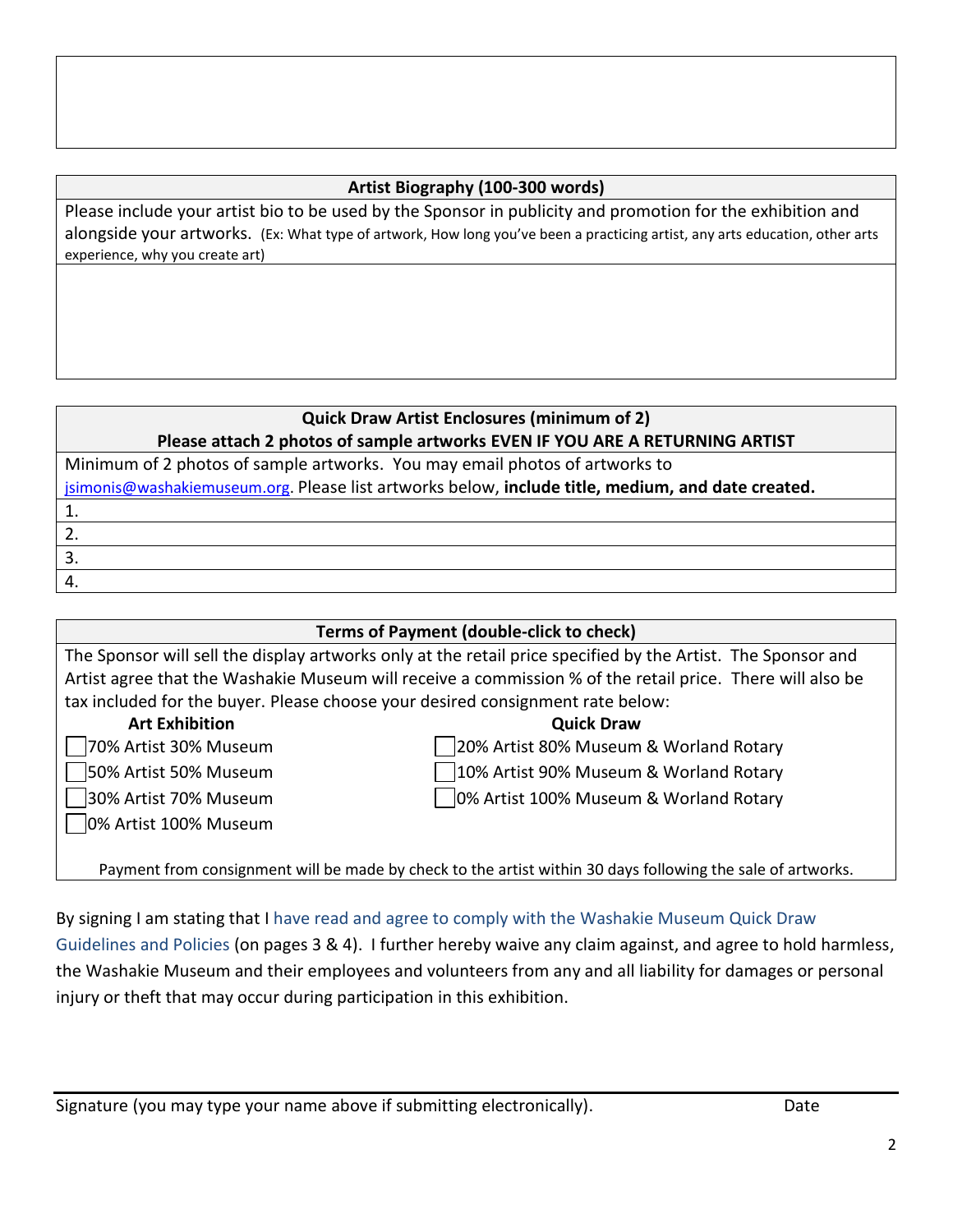Washakie Museum & Cultural Center, 2200 Big Horn Avenue, Worland WY 82401 (307)347-4102, [jsimonis@washakiemuseum.org,](mailto:jsimonis@washakiemuseum.org) [www.washakiemuseum.org](http://www.washakiemuseum.org/)

## **11 th Annual Mammoth Quick Draw and Exhibition Guidelines and Policies**

| Sponsor:             | Washakie Museum and Cultural Center, Worland, WY                                        |
|----------------------|-----------------------------------------------------------------------------------------|
|                      | and Worland Rotary Club                                                                 |
| Date:                | Friday, November 4, 2022 from 5:30pm to 10:00pm.                                        |
|                      | (1-hour Quick Draw 6:30-7:30pm)                                                         |
| Location:            | Washakie Museum, 2200 Big Horn Avenue, Worland, WY 82401                                |
| <b>Quick Draw</b>    | Artists will have one hour to complete their artwork as an already begun 'quick finish' |
| <b>Auction Piece</b> | or a conception to completion 'quick draw' piece. This finished piece will then be      |
|                      | auctioned off later that evening. Artworks must be framed for auction, unless 3D or     |
|                      | wrapped canvas.                                                                         |
| Artworks to          | Artists are allowed, and strongly encouraged, to submit and display 1 to 5 pieces of    |
| sell:                | artwork next to or near their artist work station at the Quick Draw event. Artworks     |
| (Exhibition)         | will be for sale to the public and must be available for display at the museum by       |
|                      | October 31. If artist desires, artworks can remain on display until they sell, or until |
|                      | January 2 at the latest. The Museum will send you a form for these submissions that     |
|                      | must be returned by October 17 so labels can be created.                                |
| Admission:           | Tickets are sold at the Washakie Museum and by Worland Rotary club members. The         |
|                      | participating artist will not be charged admission and will receive 1 additional free   |
|                      | guest pass for the November 4 Quick Draw.                                               |
| Eligibility          | This show is open to applicants in most fine art mediums. All work must be the          |
| Standards:           | artist's original design and handcrafted by the exhibitor. All work must be original,   |
|                      | NO PRINTS. All artworks must be framed (unless 3D or wrapped canvas etc) and            |
|                      | have hanging hardware, preferably cable.                                                |
| Screening:           | Screening for the Quick Draw event is done by 3-4 professional museum staff and         |
|                      | board members. A maximum of 30 artists will be chosen to participate in the Quick       |
|                      | Draw and Exhibition.                                                                    |
| Application:         | Due by September 9th. Signature of the applicant is required on application as proof    |
|                      | the applicant is aware of policies and guidelines and will abide by them. Acceptance    |
|                      | or non-acceptance for the show will be mailed/emailed no later than September 23.       |
| Slides/Photos:       | Artists participating in the Quick Draw- 2 photos of sample artwork is required with    |
|                      | the application. Even if you have participated in past Quick Draw events.               |
| Warranty and         | The Artist warrants that he/she created and possesses unencumbered title to the         |
| Publicity:           | artworks and that their descriptions are true and accurate. The Sponsor will not be     |
|                      | authenticating artworks on display. The artist should be willing to sign an agreement   |
|                      | for artworks to be used for publicity and promotional purposes only for this            |
|                      | exhibition. The Sponsor will not permit any of the artworks to be copied,               |
|                      | photographed, or reproduced without the written permission of the Artist. Please be     |
|                      | aware that Media sources such as the local newspaper may be allowed to                  |
|                      | photograph at the Quick Draw event for publicity purposes.                              |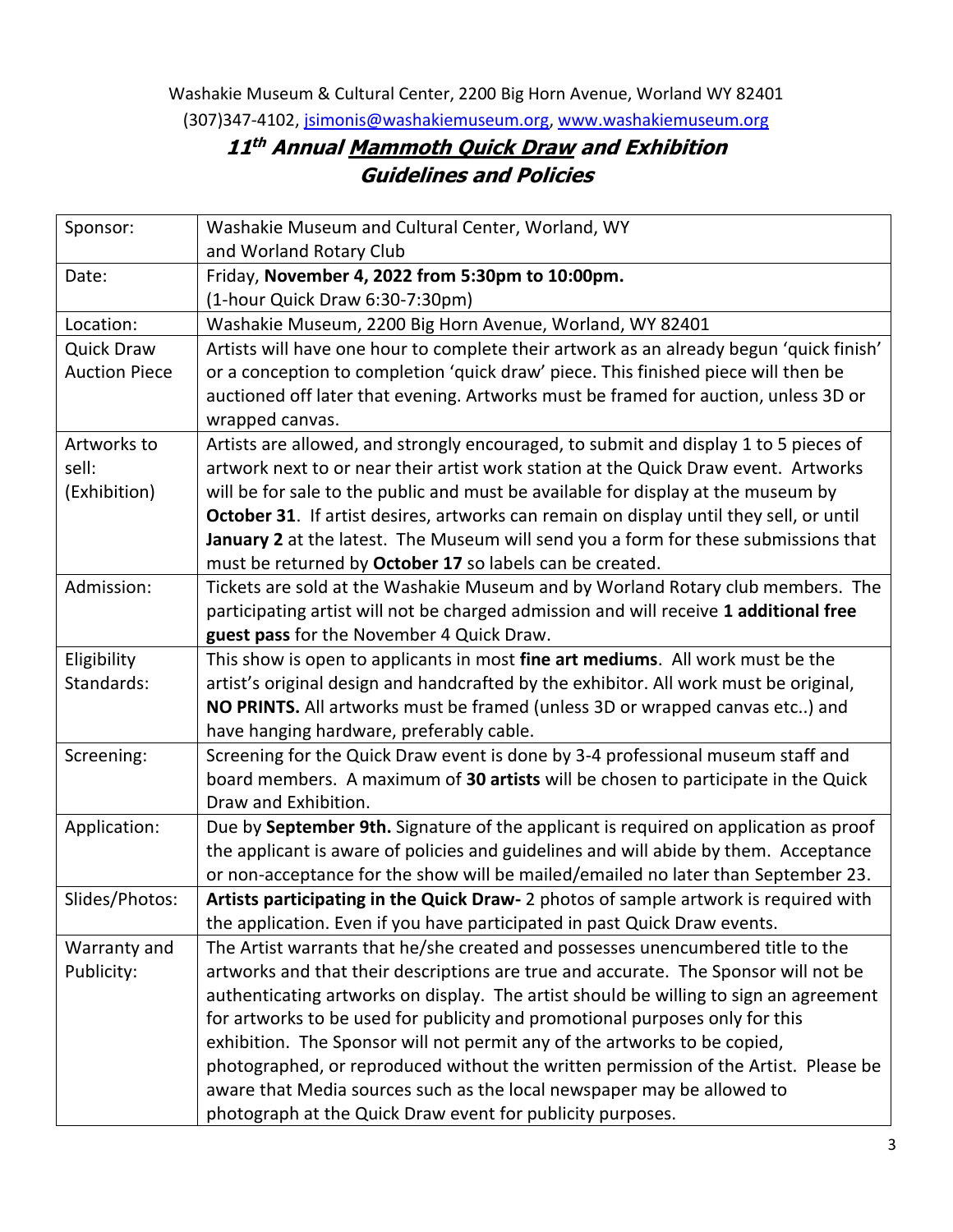| Security:       | Washakie Museum facilities are monitored in both interior and exterior by security         |
|-----------------|--------------------------------------------------------------------------------------------|
|                 | cameras and an alarm system. Cameras are visually monitored during all public              |
|                 | hours. The Washakie Museum will insure all artworks under a pre-arranged fine art          |
|                 | insurance agreement while at the Museum.                                                   |
| Deadline:       | Applications must be emailed or delivered to the Washakie Museum no later than             |
|                 | September 9, 2022. If mailed, postmark deadline is September 9. The Sponsor                |
|                 | encourages early entries and is already accepting applications NOW.                        |
| Notification:   | Artists will be notified of participation no later than September 23, 2022.                |
| Space           | A minimum of 1 work of art and maximum of 5 (some flexibility on quantity based on         |
| Assignment:     | their size) will be allowed within the stated exhibition. Space assignment will be at      |
|                 | the discretion of the Sponsor. For the Quick Draw event, artists will be given an          |
|                 | approximate 8'x8' space along the Museum's interior perimeter. Artists must bring          |
|                 | their own supplies (lamp, table, extension cord, and easel etc)                            |
| Display:        | The Washakie Museum will provide signage and interpretive text for each artist and         |
|                 | their works for the exhibition. The artist will provide the necessary information on       |
|                 | each artwork to the Washakie Museum by October 17, 2022. Information on each               |
|                 | artwork should include: Title, medium, dimensions, date (year created), retail price       |
|                 | (keep in mind the consignment fee), photograph of artwork, and artwork # of how            |
|                 | many # (applies for works such as bronzes).                                                |
| Set-up:         | The Sponsor will install all artwork unless the artist prefers to do so themselves.        |
|                 | Installation days will be October 31-November 3, 2022. Installation time allotments        |
|                 | for each artist will be coordinated in advance with the Curatorial Staff. If the artist is |
|                 | not able to be here for installation, artworks can be shipped or dropped off at the        |
|                 | Washakie Museum by October 31, 2022 and the Sponsor will administer the hanging            |
|                 | and display of artworks. All shipping fees to the Washakie Museum will be absorbed         |
|                 | by the artist.                                                                             |
| Breakdown:      | Artists may (not required) leave artworks on display until sold or until January 2,        |
|                 | 2022. Unsold pieces can either be picked up by the artist or the artist can make           |
|                 | arrangements for shipment. All shipping fees for unsold pieces will be absorbed by         |
|                 | the artist.                                                                                |
| Travel Stipend: | Artists who live more than 85 miles from Worland, WY are eligible to receive a \$100       |
|                 | stipend to help cover the cost of fuel and hotel, if requested by the artist. Stipend      |
|                 | checks will be given to artist upon arrival on November 4.                                 |

### **2022 SCHEDULE**

**September 9** - Artist application deadline

**September 23** - Artist participation notification (or earlier)

**October 17** - Information on artworks due

**October 31 -** Artworks need to be at the Washakie Museum

**Oct 31 - Nov 3** - Artwork installation

**November 4** - Museum/Rotary Quick Draw event and auction 5:30pm to 10:00pm

**November 4 - January 2** Artworks **may (not required)** remain on display at the Washakie Museum